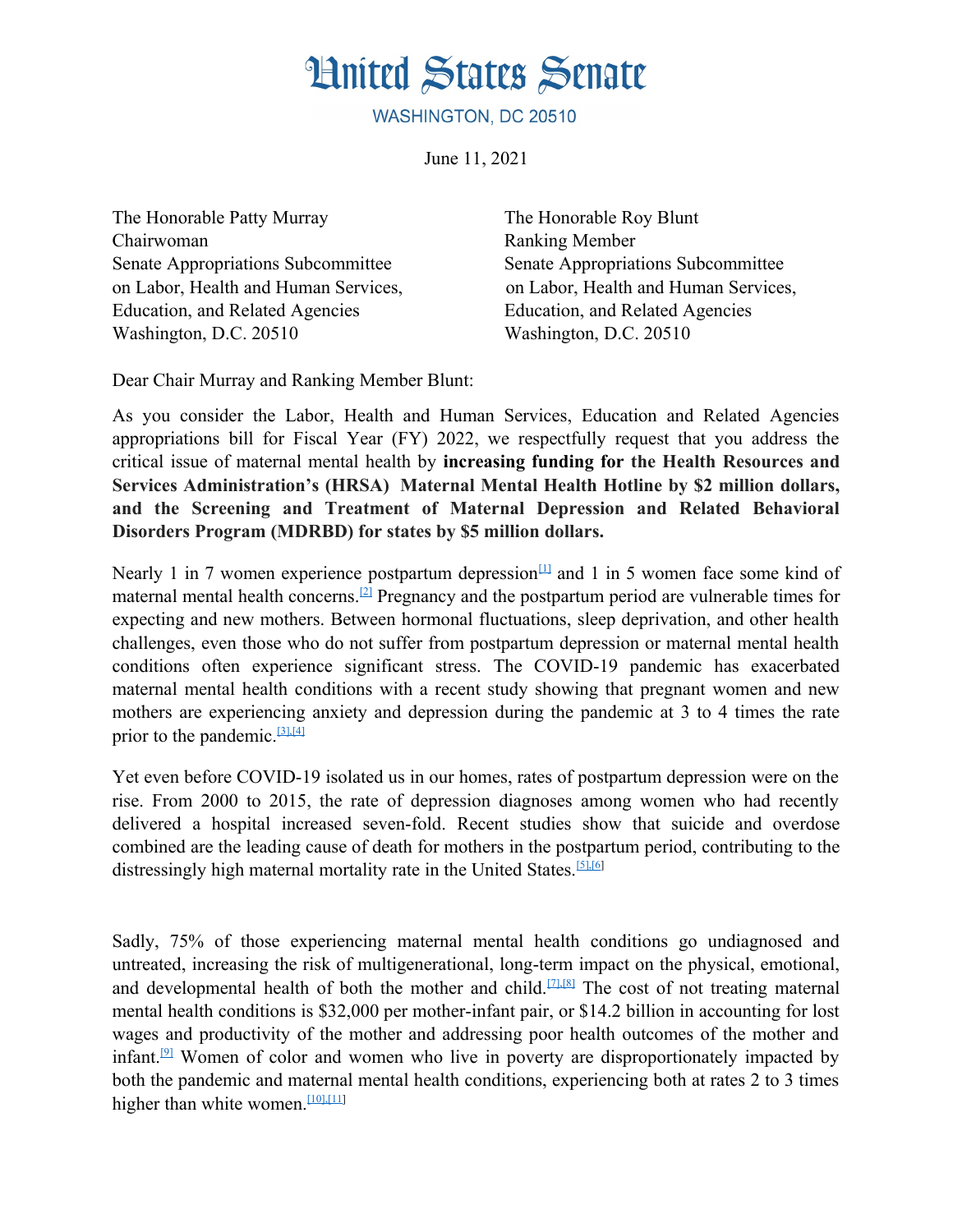With so many new mothers suffering from maternal mental health conditions across the country, there is a critical need to get mothers support and treatment as soon as possible. Thus, we respectfully request that you include increased funding for and report language to address the heightened maternal mental health needs within the FY 2022 Appropriation package to better support more states and mothers across the nation. Specifically, we request the following language:

**Maternal Mental Health Hotline**—We request the Committees include \$5 million for the Maternal Mental Health Hotline, which is \$2 million above the fiscal year 2021 enacted level. The hotline shall provide 24 hours a day voice and text support that is culturally and linguistically appropriate. The funding shall also be used to raise public awareness about maternal mental health issues and the hotline.

**Screening and Treatment of Maternal Depression**—We request the Committees provide a \$5 million increase above the fiscal year 2021 enacted level for the Screening and Treatment of Maternal Depression and Related Behavioral Disorders Program (MDRBD). MDRBD programs train health care providers to screen, assess, and treat for MMH conditions and provide specialized psychiatric consultation to assist the providers. HRSA shall make grants to establish new State programs and improve or maintain existing State programs. Grants shall include culturally competent approaches to assist in the reduction of maternal health inequities. The Committee recognizes the high need amongst States and directs MDRBD to provide technical assistance to non-grantee states.

Now more than ever, emotional support, screening, intervention, and treatment referral is critical to the overall health of both mothers and their newborns. This increased funding will provide a critically needed and cost-effective lifeline to pregnant women and new mothers at the most vulnerable time in their lives.

Sincerely,

Kirsten Gillibrand

Kirsten Gillibrand United States Senator

Cory A. Booker United States Senator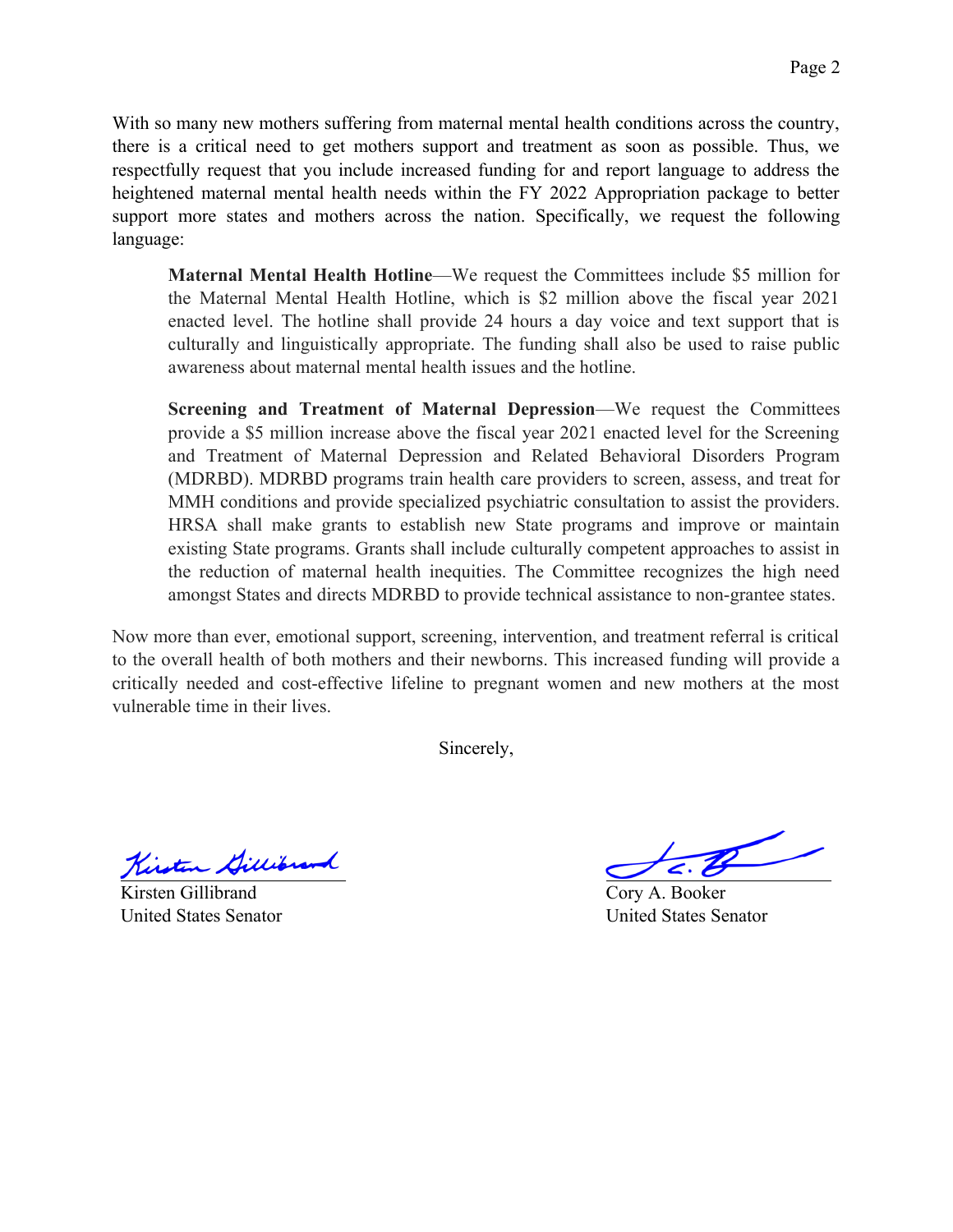tersu

Debbie Stabenow United States Senator

Courand J. Mache

United States Senator

Richard Blomes

Richard Blumenthal United States Senator

Thomas R. Carper United States Senator

Kyrsten Sinema United States Senator

Maggie Hassan

Margaret Wood Hassan United States Senator

Chris Van Hollen United States Senator

Wered Broun

Sherrod Brown United States Senator

Tammy Baldwin United States Senator

Tammy Orckwath

Tamm<sup>y</sup> Duckworth United States Senator